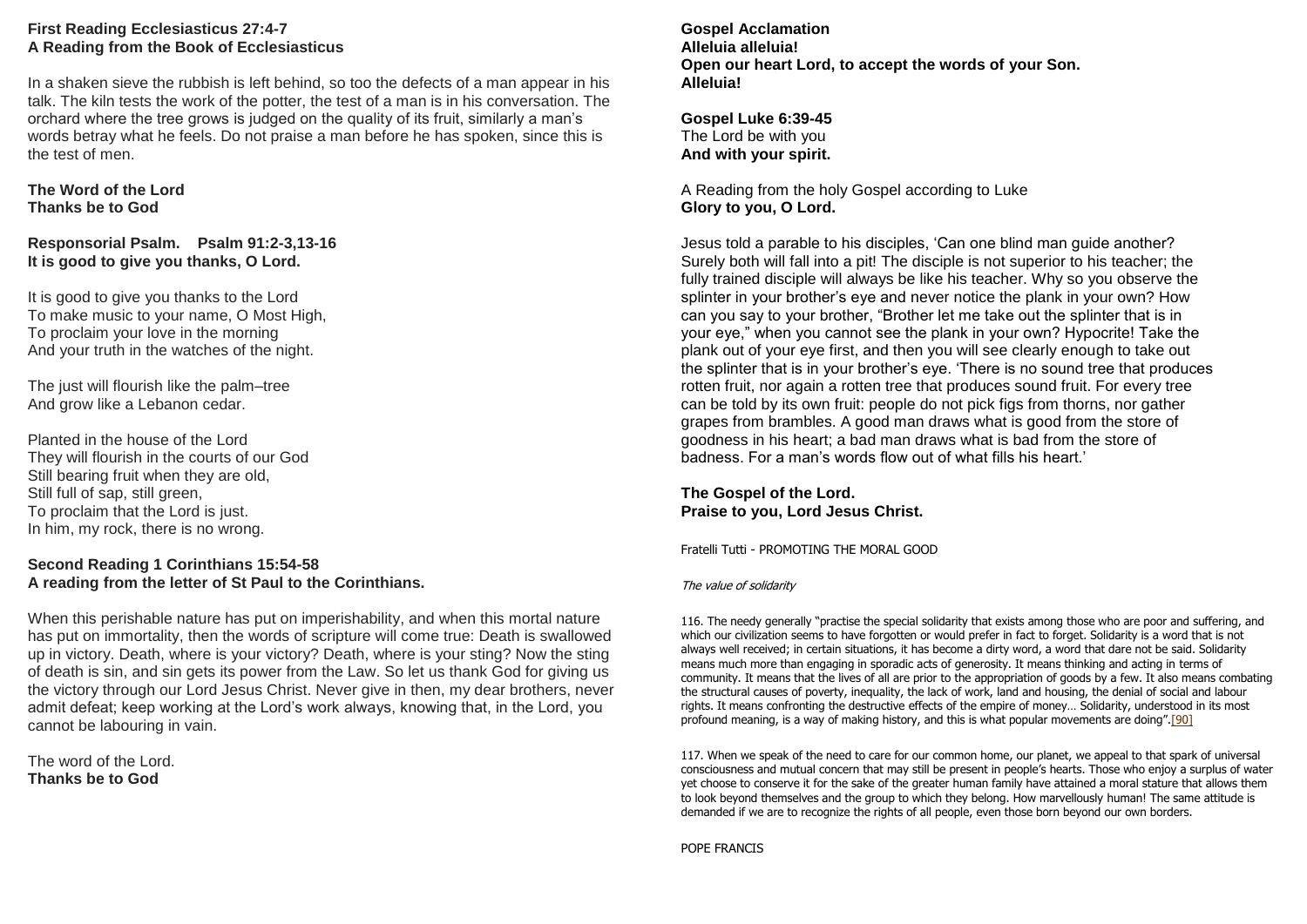|                                    |                    | Eighth Sunday in Ordinary Time Year C 2022 |               |  |  |  |  |  |
|------------------------------------|--------------------|--------------------------------------------|---------------|--|--|--|--|--|
| Saturday                           | $6.00 \text{ pm}$  | <b>Garry Haigh RIP</b>                     | St. MM        |  |  |  |  |  |
| <b>Sunday</b>                      | $9.30 \text{ am}$  | <b>First Communion Children</b>            | <b>St Ter</b> |  |  |  |  |  |
| <u>Sunday</u>                      | $11.30 \text{ am}$ | <b>Sr Christina RIP</b>                    | <b>Bl</b> Sac |  |  |  |  |  |
| <u>Saturday</u>                    | Reader             | <b>Peter McDermott</b>                     | <b>St M M</b> |  |  |  |  |  |
| Sunday                             | Reader             | Mary Ann Bailey & Chris Kelly              | <b>St Ter</b> |  |  |  |  |  |
| Sunday                             | Reader             | Marie                                      | <b>Bl</b> Sac |  |  |  |  |  |
|                                    |                    |                                            |               |  |  |  |  |  |
|                                    |                    | <b>ASH WEDNESDAY MASSES</b>                |               |  |  |  |  |  |
| Wednesday                          | 9.30 am            | Arnold & Barbara Blackham                  | <b>St M M</b> |  |  |  |  |  |
| <b>Wednesday</b>                   | $12.00 \text{ pm}$ | People of the Parish                       | <b>St Ter</b> |  |  |  |  |  |
| Wednesday                          | $6.30$ pm          | Jenny Cottuli RIP                          | <b>Bl</b> Sac |  |  |  |  |  |
|                                    |                    |                                            |               |  |  |  |  |  |
| Friday                             | $9.30 \text{ am}$  | Paddy Cottuli RIP                          | <b>Bl</b> Sac |  |  |  |  |  |
| <b>FIRST SUNDAY OF LENT YEAR C</b> |                    |                                            |               |  |  |  |  |  |

| FIRSI SUNDATUF LENI TEAR C |               |                                           |               |  |  |  |  |  |
|----------------------------|---------------|-------------------------------------------|---------------|--|--|--|--|--|
| <b>SATURDAY</b>            | 6.00 PM       | <b>RACHEL BULLOCK RIP</b>                 | <b>ST MM</b>  |  |  |  |  |  |
| <b>SUNDAY</b>              | 9.30 AM       | <b>JACQUI &amp; KEITH RAIKES</b>          | <b>STTER</b>  |  |  |  |  |  |
| <b>SUNDAY</b>              | 11.30 AM      | <b>OZZIE OSBOURNE RIP</b>                 | <b>BL SAC</b> |  |  |  |  |  |
| <b>SATURDAY</b>            | <b>READER</b> | <b>CHRISTINE NUTTALL</b>                  | <b>STMM</b>   |  |  |  |  |  |
| <b>SUNDAY</b>              | <b>READER</b> | <b>TONY DEIGHTON &amp; CHRIS DEIGHTON</b> | <b>ST TER</b> |  |  |  |  |  |
| <b>SUNDAY</b>              | <b>READER</b> | <b>PAULINE</b>                            | <b>BL SAC</b> |  |  |  |  |  |

## **ANNOUNCEMENTS**

#### *OFFERTORY DONATIONS*

| Thank you to all our parishioners for your generous offertory donations. |                                             |  |  |               |  |                   |        |  |  |  |
|--------------------------------------------------------------------------|---------------------------------------------|--|--|---------------|--|-------------------|--------|--|--|--|
|                                                                          | St Ter Envelopes £                          |  |  | Loose Money £ |  | <b>125 Club £</b> |        |  |  |  |
|                                                                          | St MM Envelopes £118.00 Loose Money £58.00  |  |  |               |  | Raffle £32.00     |        |  |  |  |
|                                                                          | BI Sac Envelopes £192.00 Loose Money £46.07 |  |  |               |  | Raffle            | £34.00 |  |  |  |

*Blessed Sacrament - The RCIA Course (Rite of Christian Initiation of Adults)* **is a process developed to help prospective adult converts to the Catholic faith. It is equally beneficial to all Catholics for deepening of the Faith. Tuesdays 6.30 pm Everyone is welcome to attend.**

*Blessed Sacrament* **This year hosting the WORLD DAY OF PRAYER SERVICE Friday 4th March 10.30 (approx. 45 mins) Theme for 2022 – 'I know the plans I have for you'. See poster for more details - everyone welcome to attend.**

**There is no longer a legal requirement to wear a face mask. But we would like to ask people to continue to wear a mask unless exempt. We need to look after each other. Thank you for your cooperation. It is much appreciated. Fr. Peter**

# **St Teresa's**

# **Blessed Sacrament**

 **St Mary Magdalene's** Prospect St. Cudworth S72 8JS

# **Priest: Fr. Peter Iwuoha CM**

The Presbytery, Prospect Street, Cudworth S72 8JS

**Email:** stteresadarton@gmail.com

[www.barnsleynorth.hallam-diocese.com](http://www.barnsleynorth.hallam-diocese.com/)

**Tele:** 01226 710320

# **Eighth Sunday in Ordinary time Year C**

*Why do you observe the splinter in your brother's eye and never notice the plank in your own? How can you say to your brother, "Brother let me take out the splinter that is in your eye," when you cannot see the plank in your own? Hypocrite! Take the plank out of your eye first, and then you will see clearly enough to take out the splinter that is in your brother's eye...*